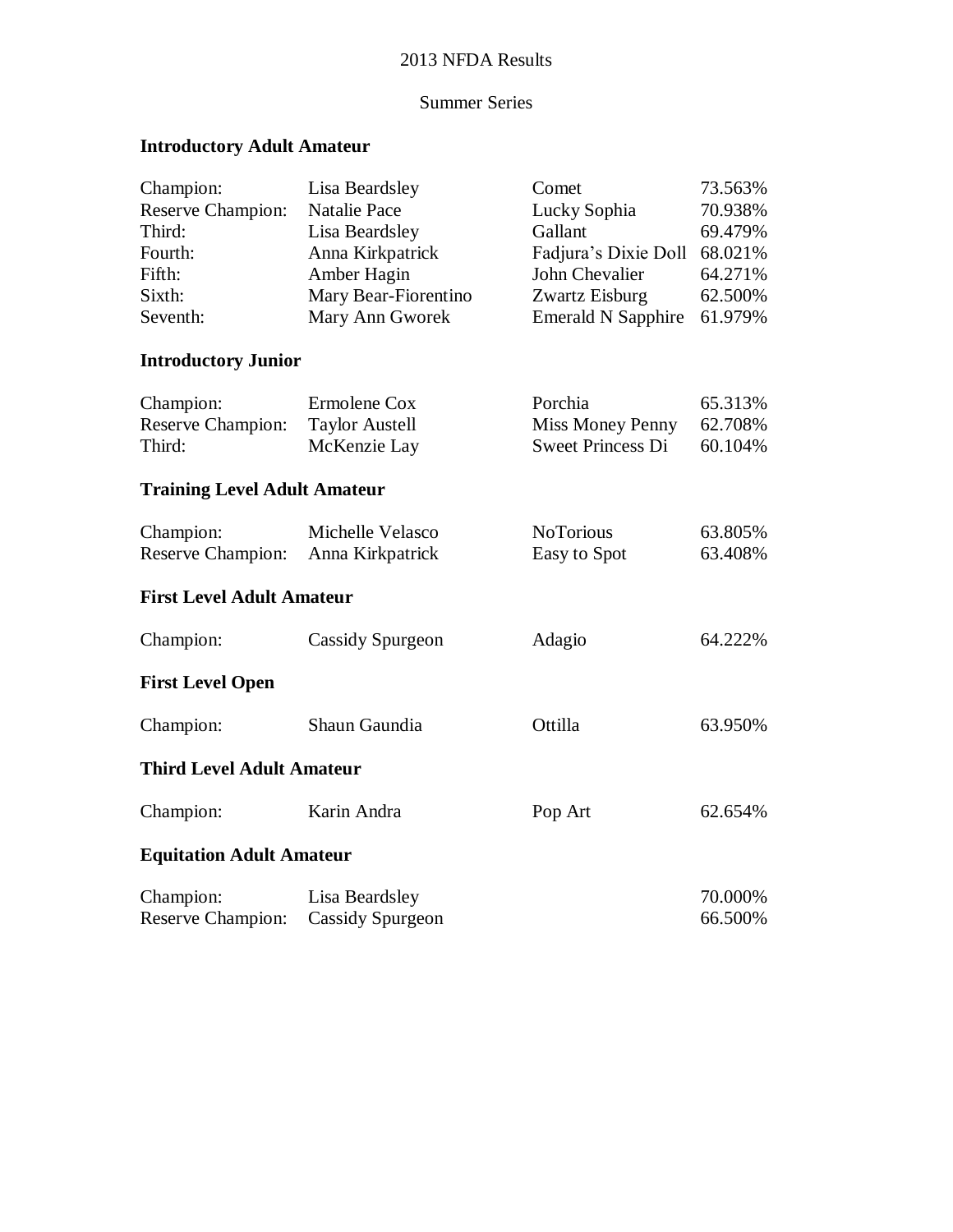## **Introductory Adult Amateur**

| Champion:                | Abigail Capone | <b>Chief Justice</b> | 73.033% |
|--------------------------|----------------|----------------------|---------|
| <b>Reserve Champion:</b> | Kara Argus     | Cassidy              | 69.400% |
| Third:                   | Lisa Beardsley | Cool Man Shade       | 68.517% |

#### **Introductory Junior**

| Champion:                | Laken Eby             | <b>NoTorious</b>         | 71.133% |
|--------------------------|-----------------------|--------------------------|---------|
| <b>Reserve Champion:</b> | Melody Boock          | Venue                    | 68.333% |
| Third:                   | Virginia Grace Taylor | Roxy                     | 66.467% |
| Fourth:                  | Kayla Putzke          | <b>Blaze</b>             | 64.583% |
| Fifth:                   | Katelyn Jaroszeski    | Champ                    | 62.700% |
| Sixth:                   | McKenzie Lay          | <b>Sweet Princess Di</b> | 58.967% |

### **Training Level Adult Amateur**

| Champion:         | Lisa Beardsley        | Comet          | 66.600\% |
|-------------------|-----------------------|----------------|----------|
| Reserve Champion: | Sarah Hayes           | From Hello     | 66.044%  |
| Third:            | <b>Shantel Brooks</b> | Revolver       | 65.414%  |
| Fourth:           | Lisa Beardsley        | Cool Man Shade | 64.653%  |

### **Training Level Junior**

| Champion:                     | Hannah Grimm | Montego Bay     | 66.533%  |
|-------------------------------|--------------|-----------------|----------|
| Reserve Champion: Annie Davis |              | <b>Maverick</b> | 63.400\% |
| Third:                        | Sarah Crooks | Mac the Knife   | 62.300%  |

#### **First Level Adult Amateur**

| Champion:                | Kate Johnson     | Seattle Chief | 68.371% |
|--------------------------|------------------|---------------|---------|
| <b>Reserve Champion:</b> | Lisa Beardsley   | Comet         | 66.022% |
| Third:                   | Cassidy Spurgeon | Adagio        | 65.167% |
| Fourth:                  | Michelle Velasco | Mosaic        | 63.467% |
|                          |                  |               |         |

# **First Level Junior**

| Champion:                         | Hannah Grimm                           | Montego Bay         | 63.739%            |
|-----------------------------------|----------------------------------------|---------------------|--------------------|
| <b>First Level Open</b>           |                                        |                     |                    |
| Champion:                         | Adrianna Smith                         | Paint Your Wagon    | 64.833%            |
| <b>Second Level Adult Amateur</b> |                                        |                     |                    |
| Champion:<br>Reserve Champion:    | Rachel Baumgartner<br>Gwen Taylor-Kirk | Beacon<br>MacIntosh | 66.162%<br>63.167% |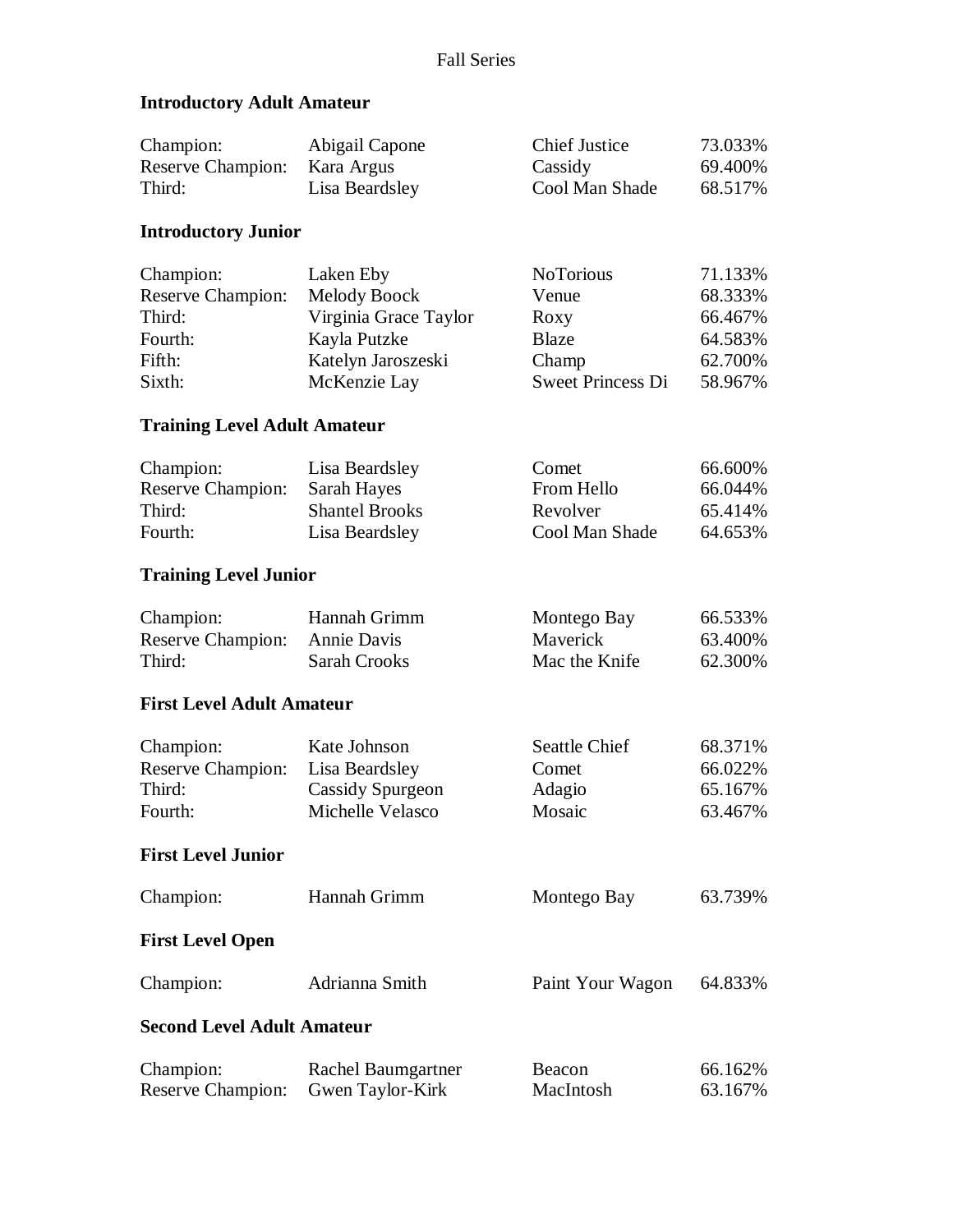# **(Fall Series cont'd)**

# **Third Level Open**

| Champion:                            | Annie Stockdale                  | South Boston                           | 63.043% |
|--------------------------------------|----------------------------------|----------------------------------------|---------|
| <b>Musical Freestyle/Pas de deux</b> |                                  |                                        |         |
| Champions:                           | Michelle Velasco<br>Hannah Grimm | <b>NoTorious</b><br><b>High Cotton</b> | 76.433% |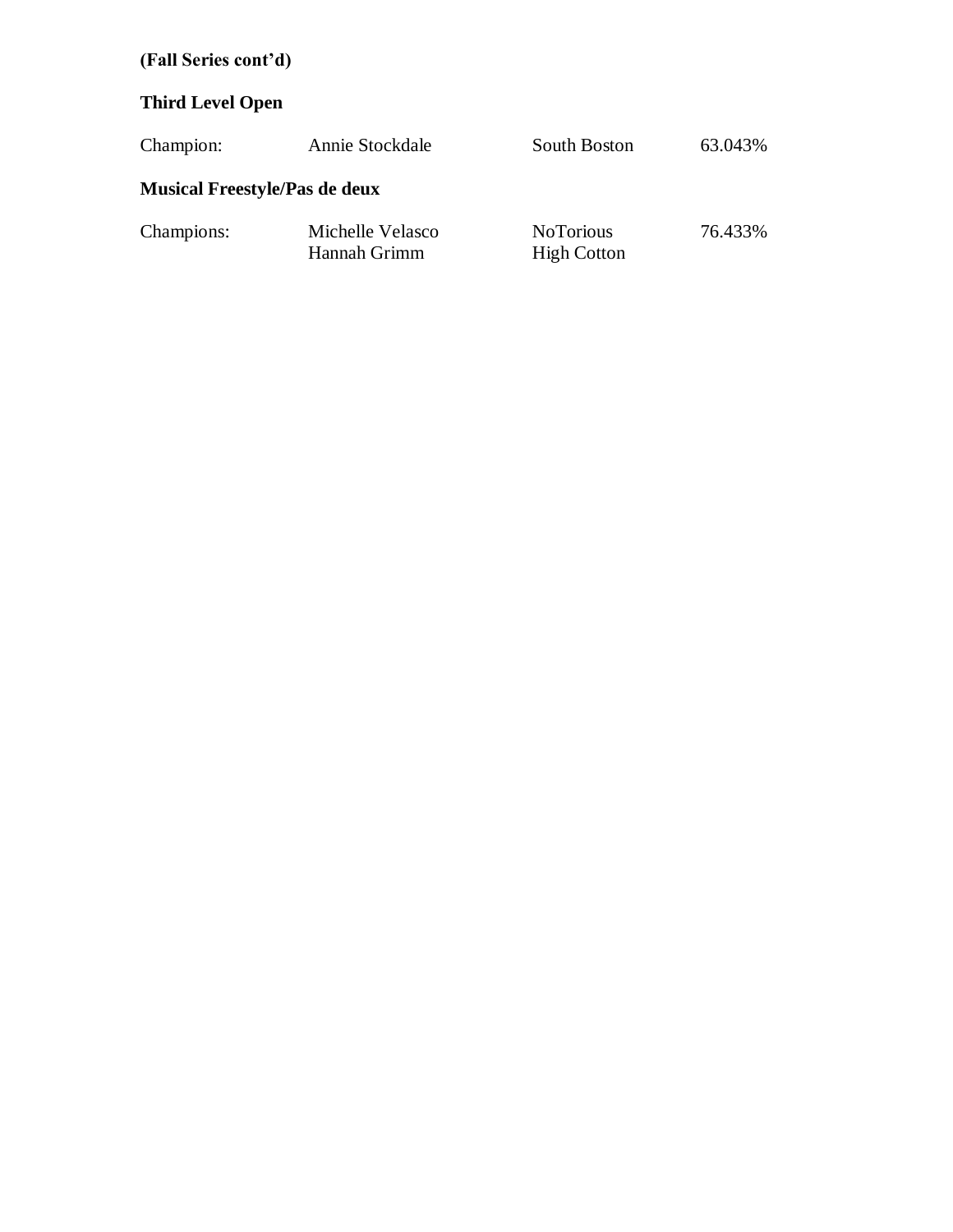# **Introductory Adult Amateur**

| Champion:<br><b>Reserve Champion:</b><br>Third:<br>Fourth:<br>Fifth:<br>Sixth: | Abigail Capone<br>Lisa Beardsley<br>Anna Kirkpatrick<br><b>Natalie Pace</b><br>Lisa Beardsley<br>Amber Hagin | <b>Chief Justice</b><br>Gallant<br>Fadjura's Dixie Doll<br>Lucky Sophia<br>Cool Man Shade<br>John Chevalier | 70.546%<br>69.466%<br>67.876%<br>67.657%<br>65.900%<br>63.866% |
|--------------------------------------------------------------------------------|--------------------------------------------------------------------------------------------------------------|-------------------------------------------------------------------------------------------------------------|----------------------------------------------------------------|
| <b>Introductory Junior</b>                                                     |                                                                                                              |                                                                                                             |                                                                |
| Champion:<br><b>Reserve Champion:</b><br>Third:                                | Laken Eby<br><b>Taylor Austell</b><br>McKenzie Lay                                                           | <b>NoTorious</b><br>Miss Money Penny<br><b>Sweet Princess Di</b>                                            | 67.960%<br>60.459%<br>59.528%                                  |
| <b>Training Level Adult Amateur</b>                                            |                                                                                                              |                                                                                                             |                                                                |
| Champion:<br><b>Reserve Champion:</b>                                          | Lisa Beardsley<br>Lisa Kaatz                                                                                 | Comet<br>Laterak of<br><b>Starry Knight</b>                                                                 | 66.900%<br>66.338%                                             |
| Third:<br>Fourth:<br>Fifth:<br>Sixth:                                          | <b>Shantel Brooks</b><br>Lisa Beardsley<br><b>Heather Rodney</b><br>Lisa Kaatz                               | Revolver<br>Cool Man Shade<br>Paddington McGhee 59.166%<br>Veera vom Friesenhoff58.188%                     | 64.708%<br>62.127%                                             |
| <b>Training Level Junior</b>                                                   |                                                                                                              |                                                                                                             |                                                                |
| Champion:<br>Reserve Champion:<br>Third:<br>Fourth:                            | Hannah Grimm<br>Annie Davis<br>Michaela Berry<br><b>Sarah Crooks</b>                                         | Nando<br>Maverick<br>Gabriel<br>Mac the Knife                                                               | 64.235%<br>63.695%<br>62.275%<br>61.107%                       |
| <b>Training Level Open</b>                                                     |                                                                                                              |                                                                                                             |                                                                |
| Champion:                                                                      | <b>Brian McMahon</b>                                                                                         | Miramar                                                                                                     | 69.650%                                                        |
| <b>Training Level Vintage</b>                                                  |                                                                                                              |                                                                                                             |                                                                |
| Champion:<br><b>Reserve Champion:</b>                                          | Michelle Velasco<br>Sarah Hayes                                                                              | Mosaic<br>From Hello                                                                                        | 65.359%<br>64.175%                                             |
| <b>First Level Adult Amateur</b>                                               |                                                                                                              |                                                                                                             |                                                                |
| Champion:<br>Reserve Champion:                                                 | Kate Johnson<br><b>Cassidy Spurgeon</b>                                                                      | Seattle Chief<br>Adagio                                                                                     | 67.446%<br>66.484%                                             |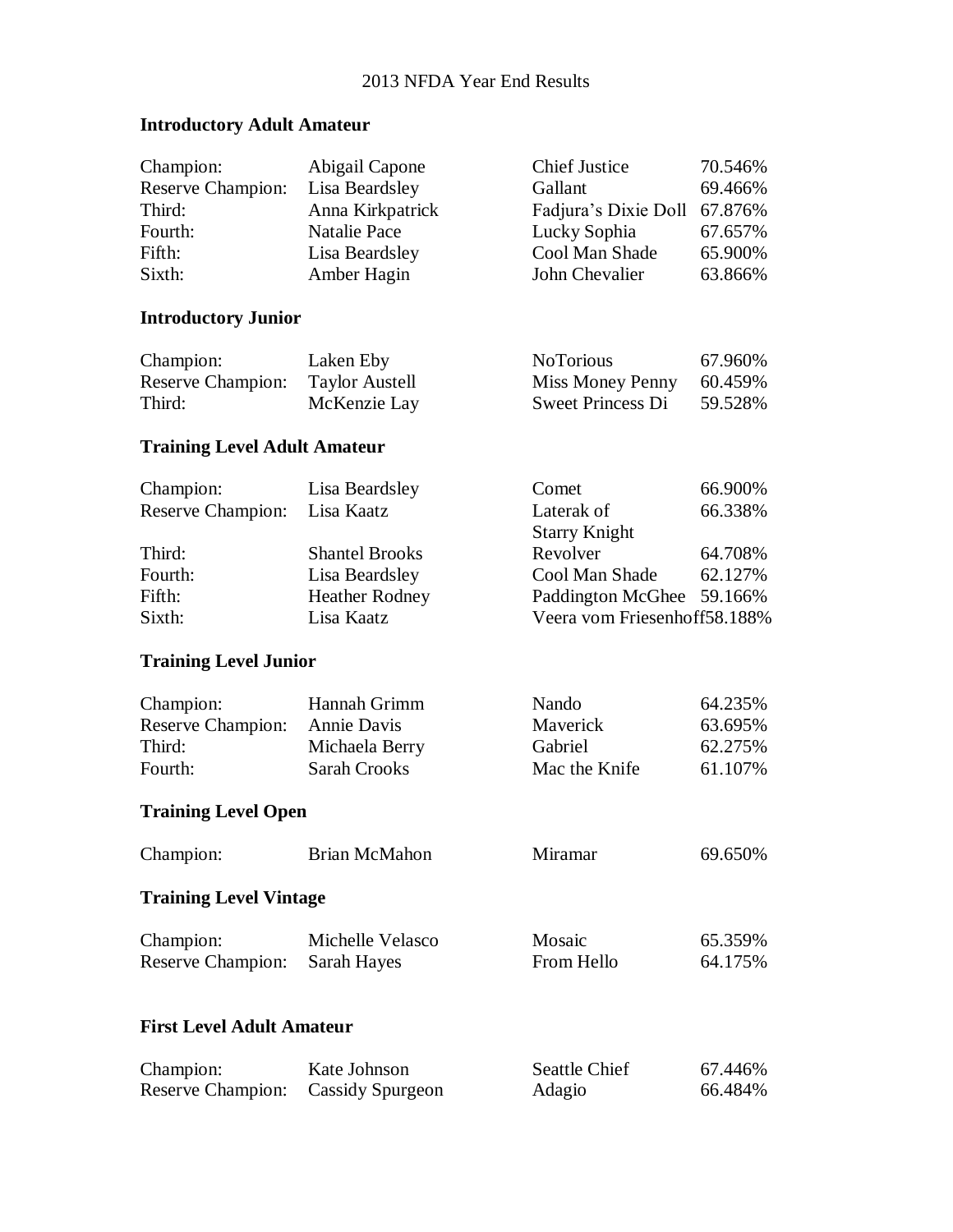# **(Year End cont'd)**

# **First Level Open**

| Champion:                             | <b>Brian McMahon</b>                      | Miramar                                | 66.004%            |
|---------------------------------------|-------------------------------------------|----------------------------------------|--------------------|
| <b>First Level Vintage</b>            |                                           |                                        |                    |
| Champion:                             | Michelle Velasco                          | Mosaic                                 | 63.792%            |
| <b>Second Level Adult Amateur</b>     |                                           |                                        |                    |
| Champion:                             | Rachel Baumgartner                        | Beacon                                 | 65.503%            |
| <b>Second Level Vintage</b>           |                                           |                                        |                    |
| Champion:<br><b>Reserve Champion:</b> | Karin Andra<br>Gwen Taylor-Kirk           | Pop Art<br>MacIntosh                   | 65.716%<br>62.315% |
| <b>Third Level Open</b>               |                                           |                                        |                    |
| Champion:                             | Annie Stockdale                           | South Boston                           | 60.722%            |
| <b>Third Level Vintage</b>            |                                           |                                        |                    |
| Champion:                             | Karin Andra                               | Pop Art                                | 62.462%            |
| <b>FEI/Prix St. Georges Open</b>      |                                           |                                        |                    |
| Champion:                             | Dinah Rojek                               | Freesia                                | 62.017%            |
| <b>Musical Freestyle/Pas de deux</b>  |                                           |                                        |                    |
| Champions:                            | Michelle Velasco<br>Hannah Grimm          | <b>NoTorious</b><br><b>High Cotton</b> | 76.433%            |
| <b>Equitation Adult Amateur</b>       |                                           |                                        |                    |
| Champion:<br><b>Reserve Champion:</b> | <b>Cassidy Spurgeon</b><br>Lisa Beardsley |                                        | 71.000%<br>66.667% |
| <b>Equitation Junior</b>              |                                           |                                        |                    |
| Champion:                             | Hannah Grimm                              |                                        | 71.000%            |